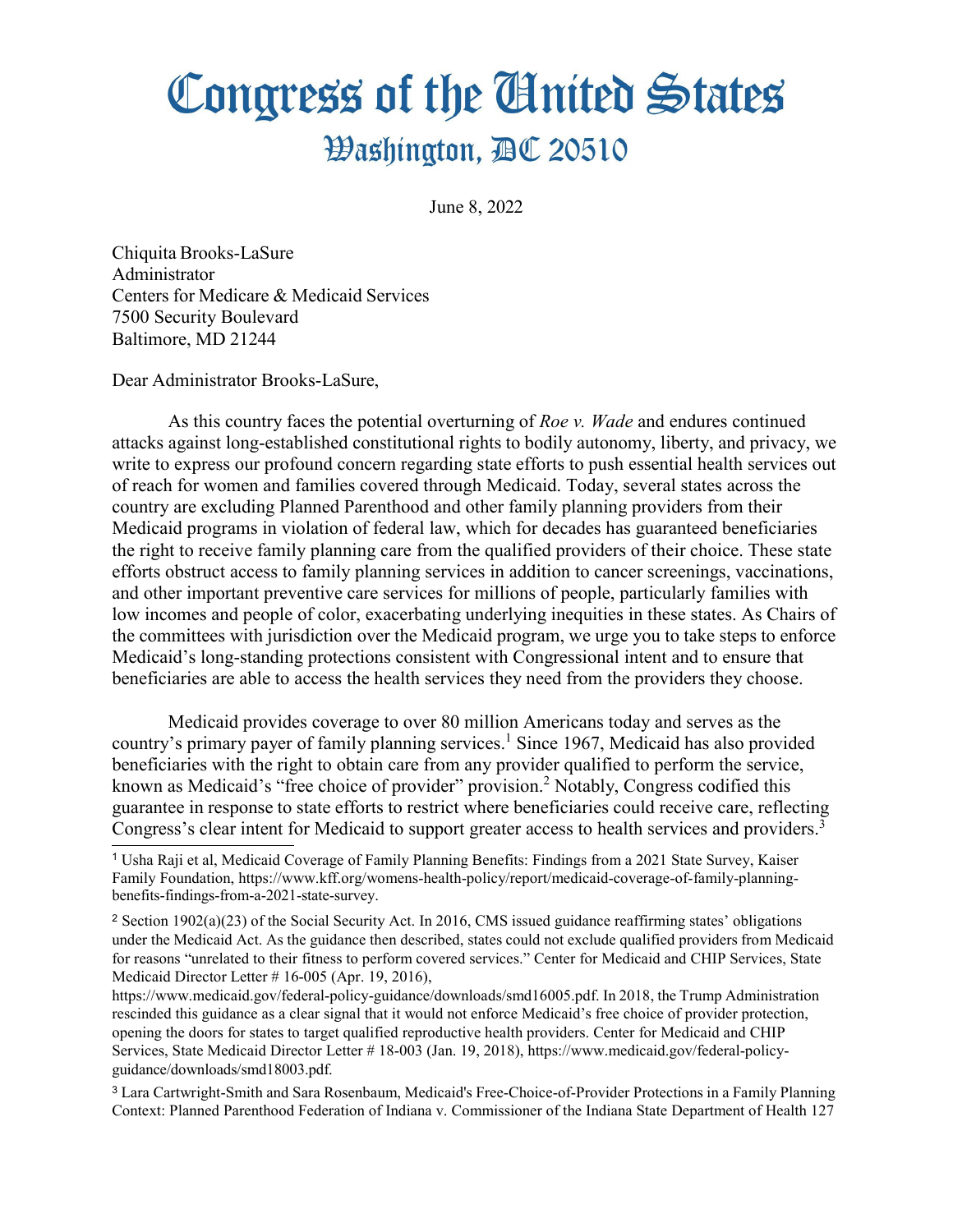## *Letter to Administrator Brooks-LaSure Regarding Medicaid's Free Choice of Provider Right Page 2*

<span id="page-1-5"></span>Several states, however, have excluded Planned Parenthood health centers and other qualified family planning providers from their Medicaid programs, in direct violation of federal law.[4](#page-1-0) Three of these states' terminations have taken effect in the last two years. Moreover, similar providers in Louisiana and South Carolina are only able to participate in those state Medicaid programs currently due to courts stepping in and blocking – for now – similar state efforts. Importantly, these exclusions have occurred in the midst of increasing attacks to sexual and reproductive health care access, including Texas's ongoing S.B. 8 abortion ban.

<span id="page-1-6"></span>These unlawful state exclusions severely harm the women and families that Medicaid serves by cutting off access to major – and sometimes the only – providers of publicly funded sexual and reproductive health care in their communities. This makes it harder to access contraception, breast and cervical cancer screenings, testing and treatment for sexually transmitted infections, vaccinations, gender-affirming care, and prenatal care.<sup>[5](#page-1-1)</sup> Research has demonstrated the harmful consequences of such exclusions for reproductive health and access to care. In Texas, for example, which has excluded Planned Parenthood from its Medicaid family planning program since 2013, researchers found a 35 percent decline in women using the most effective methods of birth control and a 27 percent spike in births among women who had previously used injectable contraception over a four-year period.<sup>6</sup> Another study found that Texas patients receiving contraceptive services made fewer follow-up appointments for care, faced higher out-of-pocket costs, and delayed or missed doses due to their difficulty finding a provider.[7](#page-1-3) Moreover, the higher barriers to care and worse health care outcomes that result from these exclusions fall disproportionately on already underserved and marginalized communities, including people of color, families with low incomes, and LGBTQ+ individuals, exacerbating stark disparities that already exist related to reproductive health, cancer, and maternal mortality.<sup>8</sup>

<span id="page-1-9"></span><span id="page-1-8"></span><span id="page-1-7"></span>We are deeply concerned that states are continuing to exclude Planned Parenthood and other qualified reproductive health providers from their Medicaid programs in violation of federal law, Congressional intent, and with serious consequences for the health of Medicaid beneficiaries. Moreover, we are concerned that more states will take similar steps to exclude reproductive health providers from Medicaid without clear and immediate agency action.

We therefore request a briefing from CMS for the staff of our committees no later than June 24, 2022 on the steps you will take to enforce federal law and ensure that low-income

Public Health Rep. 119-122 (2012), https:/[/www.ncbi.nlm.nih.gov/pmc/articles/PMC3234390/](http://www.ncbi.nlm.nih.gov/pmc/articles/PMC3234390/)

<span id="page-1-0"></span>[<sup>4</sup>](#page-1-5) Arkansas, Texas, Mississippi, and Missouri have excluded Planned Parenthood and, in the case of Mississippi and Missouri, other reproductive health providers from their respective programs

<span id="page-1-1"></span>[<sup>5</sup>](#page-1-6) J. Frost & K. Hasstedt, Quantifying Planned Parenthood's Critical Role In Meeting The Need For Publicly Supported Contraceptive Care, *Health Affairs* (2015),

https:/[/www.healthaffairs.org/do/10.1377/forefront.20150908.050394.](http://www.healthaffairs.org/do/10.1377/forefront.20150908.050394)

<span id="page-1-2"></span>[<sup>6</sup>](#page-1-7) A. Stevenson et al., Effect of Removal of Planned Parenthood from the Texas Women's Health Program, *New England Journal of Medicine* (2016), https:/[/www.nejm.org/doi/full/10.1056/nejmsa1511902](http://www.nejm.org/doi/full/10.1056/nejmsa1511902)

<span id="page-1-3"></span>[<sup>7</sup>](#page-1-8) C. Junda Woo et al., Women's experiences after Planned Parenthood's exclusion from a family planning program in Texas, Contraception (2015), https:/[/www.contraceptionjournal.org/article/S0010-7824\(15\)30038-X/fulltext](http://www.contraceptionjournal.org/article/S0010-7824(15)30038-X/fulltext)

<span id="page-1-4"></span>[<sup>8</sup>](#page-1-9) *See, e.g.*, M. Sutton et al., Racial and Ethnic Disparities in Reproductive Health Services and Outcomes, 2020, Obstetrics and Gynecology (2021), https:/[/www.ncbi.nlm.nih.gov/pmc/articles/PMC7813444.](http://www.ncbi.nlm.nih.gov/pmc/articles/PMC7813444)